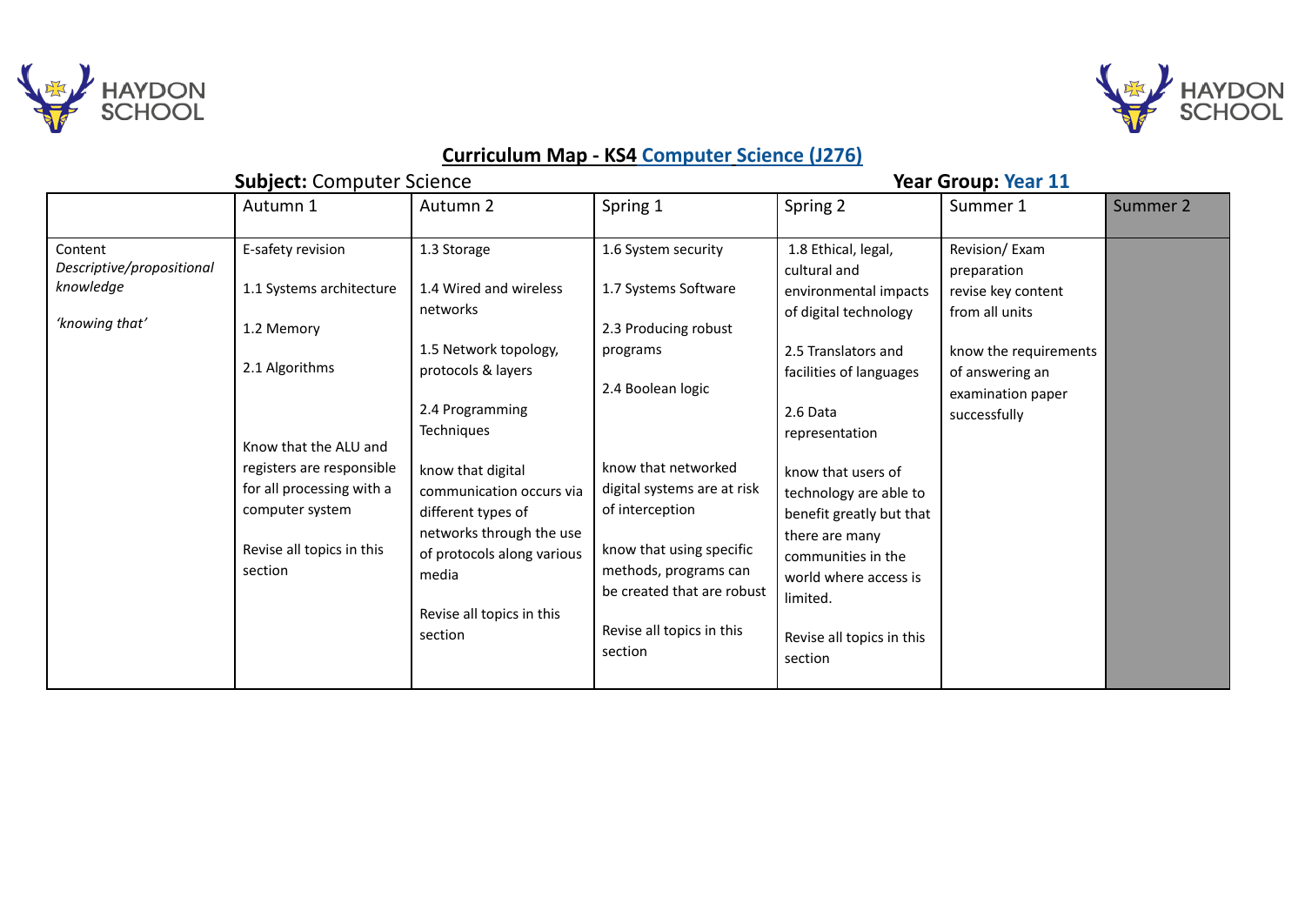| Skills            | 1.1 know the purpose of    | 1.3 know the need for       | 1.6 know the different    | 1.8 know how to         | know how to            |  |
|-------------------|----------------------------|-----------------------------|---------------------------|-------------------------|------------------------|--|
| Ability knowledge | the CPU                    | secondary storage           | forms of attack, threats  | investigate and discuss | accurately answer      |  |
|                   |                            |                             | posed to networks and     | Computer Science        | different examination  |  |
| 'knowing how'     | know how Von Neumann       | know about data capacity    | know how to identify and  | technologies while      | questions and apply    |  |
|                   | architecture functions inc | and how to undertake the    | prevent vulnerabilities   | considering: ethical,   | the correct knowledge  |  |
|                   | the named registers        | calculation of data         |                           | legal, cultural,        |                        |  |
|                   |                            | capacity requirements       | 1.7 know the purpose and  | environmental &         | know how to            |  |
|                   | know the common CPU        |                             | functionality of systems  | privacy issues.         | self-assess individual |  |
|                   | components and their       | know common types of        | software i.e. operating   |                         | progress according to  |  |
|                   | function                   | storage and suitable        | systems & utility system  | know how key            | feedback received      |  |
|                   |                            | storage devices & storage   | software                  | stakeholders are        |                        |  |
|                   | Know the function of the   | media for a given           |                           | affected by             | To reACT to feedback   |  |
|                   | CPU as fetch and execute   | application, and the        | 2.3 know how and why      | technologies            | given by the teacher   |  |
|                   | instructions stored in     | advantages and              | defensive design methods  |                         | and reduce gaps in     |  |
|                   | memory                     | disadvantages of these,     | are used in programming   | know how to evaluate    | knowledge              |  |
|                   |                            | using characteristics:      |                           | the environmental       |                        |  |
|                   | Know how common            | capacity, speed,            | Know how to implement     | impact and cultural     |                        |  |
|                   | characteristics of CPUs    | portability, durability,    | maintainability in a      | implications of         |                        |  |
|                   | affect their performance:  | reliability & cost.         | program and justify its   | <b>Computer Science</b> |                        |  |
|                   | clock speed cache size     |                             | use.                      |                         |                        |  |
|                   | number of cores            | 1.4 know about the types    |                           | know the difference     |                        |  |
|                   |                            | of networks: LAN (Local     | know the purpose of       | between open source     |                        |  |
|                   | know the purpose of        | Area Network) & WAN         | testing and the various   | and proprietary         |                        |  |
|                   | embedded systems and       | (Wide Area Network) and     | means of testing and be   | software                |                        |  |
|                   | able to give examples of   | the factors that affect the | able to select and use    |                         |                        |  |
|                   | such systems               | performance of networks     | suitable test data.       | know the current        |                        |  |
|                   |                            |                             |                           | legislation relevant to |                        |  |
|                   | 1.2 know the purpose &     | Know the different roles    | Know how to identify      | <b>Computer Science</b> |                        |  |
|                   | differences between        | of computers in a           | syntax and logic errors   |                         |                        |  |
|                   | RAM and ROM and the        | client-server and a         |                           | 2.5 know the            |                        |  |
|                   | need for virtual memory    | peer-to-peer network        | 2.4 know why data is      | characteristics and     |                        |  |
|                   |                            |                             | represented in computer   | purpose of different    |                        |  |
|                   | know the features of       | know about the hardware     | systems in binary form    | levels of programming   |                        |  |
|                   | flash memory.              | needed to connect           |                           | language                |                        |  |
|                   |                            | stand-alone computers       | know how to create        |                         |                        |  |
|                   | 2.1 know how to use        | into a LAN Know about       | simple logic diagrams     | know the purpose of     |                        |  |
|                   | computational methods      | the internet as a           | using the operations AND, | translators and the     |                        |  |
|                   | such as abstraction,       | worldwide collection of     | OR and NOT                | characteristics of an   |                        |  |
|                   | decomposition and          | computer networks and       |                           |                         |                        |  |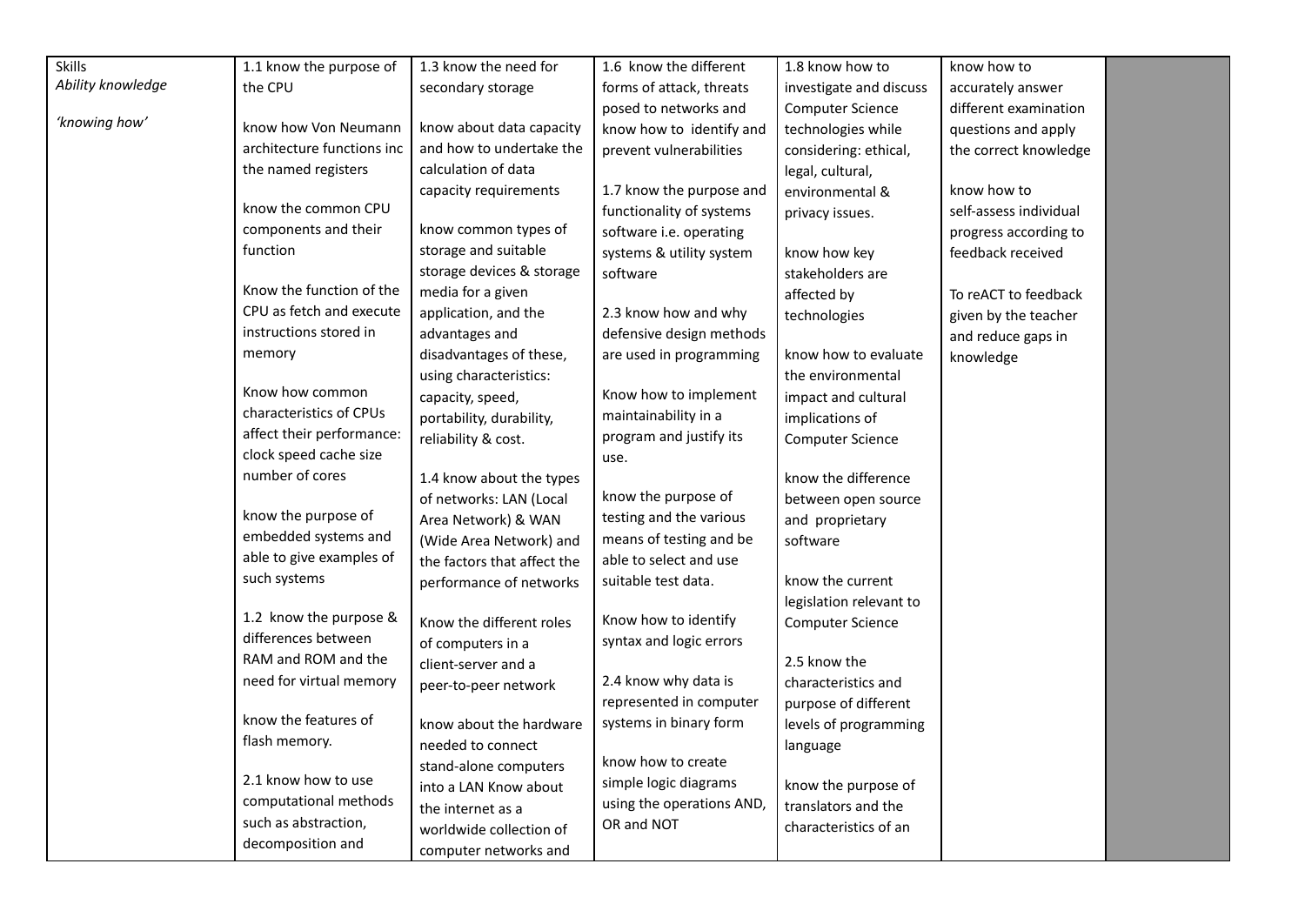| algorithmic thinking      | the concept of virtual       | know how to create truth | assembler, a compiler |  |
|---------------------------|------------------------------|--------------------------|-----------------------|--|
| when solving problems     | networks.                    | tables, combine Boolean  | and an interpreter    |  |
|                           |                              |                          |                       |  |
| know the standard         | 1.5 know the features of     | operators to two levels  | know the common       |  |
| search and sort           | star and mesh network        | know how to use truth    | tools and facilities  |  |
|                           | topologies and justify       | tables to solve problems | available in an IDE.  |  |
| algorithms and be able    | their use in a given setting |                          |                       |  |
| to justify their use in a |                              | know about applying      | 2.6 Know how data is  |  |
| given situation.          | know how Wifi functions      | computing-related        | represented: Units,   |  |
|                           | and the use of ethernet      | mathematics inc.         | numbers characters    |  |
| know how to produce       |                              | exponentiation, MOD and  | images and sound.     |  |
| algorithms using          | know the uses of IP          | <b>DIV</b>               |                       |  |
| pseudocode and flow       | addressing, MAC              |                          | Know the reasons      |  |
| diagrams and can          | addressing & protocols       |                          | compression is used,  |  |
| interpret correct or      |                              |                          | and the difference    |  |
| complete algorithms.      | know about the concept       |                          | between lossy and     |  |
|                           | of layers and packet         |                          | lossless methods.     |  |
|                           | switching.                   |                          |                       |  |
|                           |                              |                          |                       |  |
|                           | 2.2 know how to use          |                          |                       |  |
|                           | variables, constants,        |                          |                       |  |
|                           | operators, inputs, outputs   |                          |                       |  |
|                           | and assignments              |                          |                       |  |
|                           |                              |                          |                       |  |
|                           | Know how to use the          |                          |                       |  |
|                           | three basic programming      |                          |                       |  |
|                           | constructs to control the    |                          |                       |  |
|                           | flow of a program            |                          |                       |  |
|                           |                              |                          |                       |  |
|                           | Know how to use basic        |                          |                       |  |
|                           | string manipulation and      |                          |                       |  |
|                           | basic file handling          |                          |                       |  |
|                           | operations:                  |                          |                       |  |
|                           | open, read, write, close     |                          |                       |  |
|                           |                              |                          |                       |  |
|                           | know about the use of        |                          |                       |  |
|                           | records to store data and    |                          |                       |  |
|                           |                              |                          |                       |  |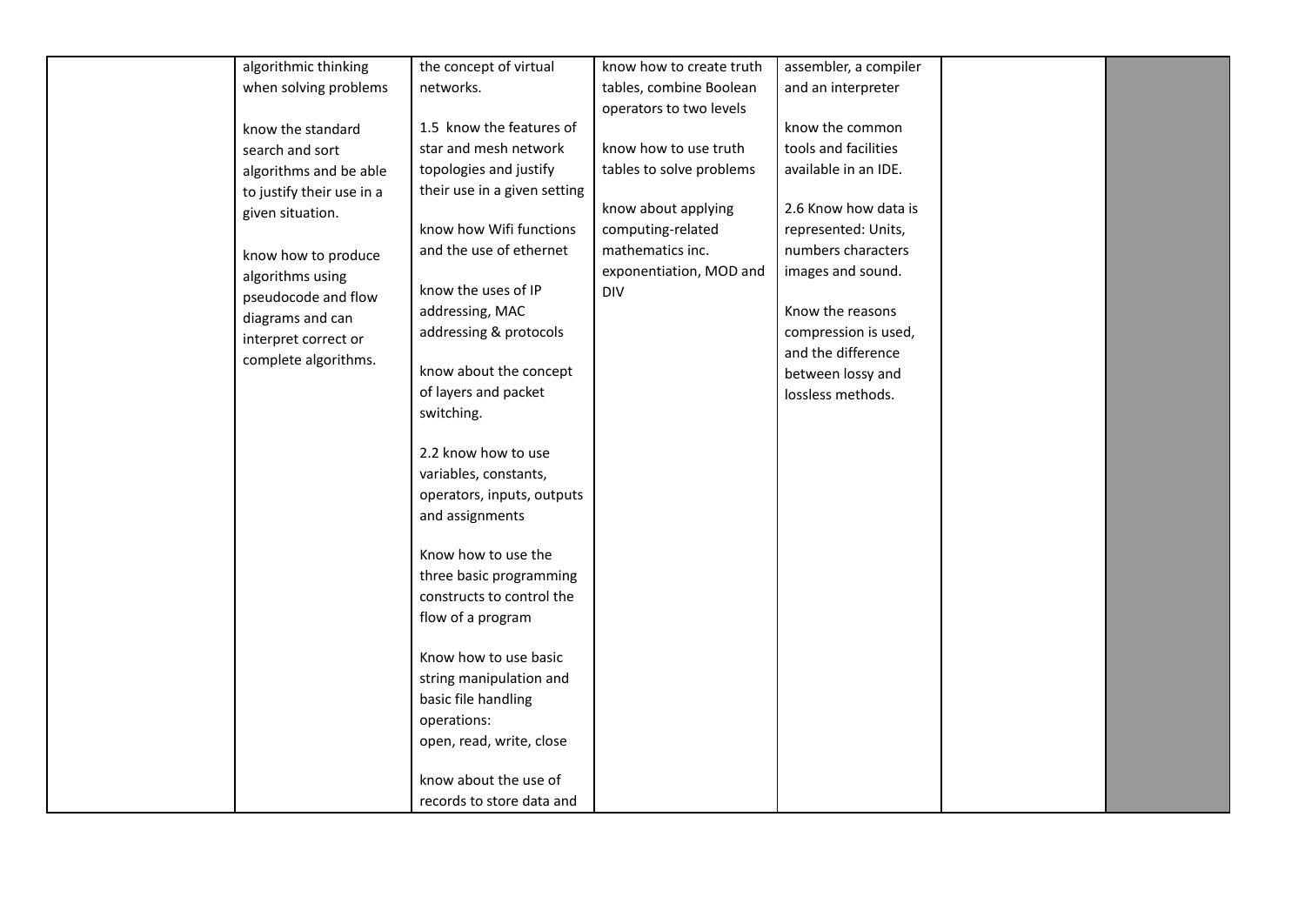|                                                                                      |                                                                                                                                                                                         | the use of SQL to search<br>for data<br>know about the use of<br>arrays (or equivalent)<br>when solving problems,<br>including both one and<br>two dimensional<br>arrays<br>how to use subprograms<br>(functions and<br>procedures) to produce<br>structured code |                                                                                                                                                                                                                                                                              |                                                                                                                                                                                                                                  |                                                                                                                                                                                             |  |
|--------------------------------------------------------------------------------------|-----------------------------------------------------------------------------------------------------------------------------------------------------------------------------------------|-------------------------------------------------------------------------------------------------------------------------------------------------------------------------------------------------------------------------------------------------------------------|------------------------------------------------------------------------------------------------------------------------------------------------------------------------------------------------------------------------------------------------------------------------------|----------------------------------------------------------------------------------------------------------------------------------------------------------------------------------------------------------------------------------|---------------------------------------------------------------------------------------------------------------------------------------------------------------------------------------------|--|
| <b>Key Questions</b>                                                                 | How is information<br>processed by a<br>computer?<br>What is the difference<br>between memory and<br>storage?<br>How can I incorporate<br>computational thinking<br>in problem solving? | Why are there so many<br>ways to store data and<br>which one is the best?<br>Why are there different<br>types of network?<br>What is the role of flow<br>diagrams & pseudocode?                                                                                   | How does information<br>travel around a network?<br>How are Networks under<br>threat and what measures<br>can be implemented to<br>protect them?<br>Why are there different<br>types of system software?<br>Why are there<br>conventions to follow<br>when writing programs? | What ethical<br>considerations are<br>there regarding<br>Computer Science?<br>How does the<br>processor 'think'? How<br>does it carry out<br>calculations?<br>What are high and low<br>level languages and<br>why are IDEs used? | What are my areas of<br>strength and where are<br>the gaps in my<br>knowledge?<br>What are the different<br>types of questions that<br>I might be asked?<br>How long is the<br>examination? |  |
| Assessment<br>Test at the end of every<br>unit<br>(Each unit is marked out of<br>20) | Exam style questions<br>from paper 1 for 1.1 &<br>1.2 and from paper 2 for<br>2.1                                                                                                       | Exam style questions from<br>paper 1 for 1.3 & 1.4 and<br>from paper 2 for 2.2                                                                                                                                                                                    | Exam style questions from<br>paper 1 for 1.5 & 1.6 and<br>from paper 2 for 2.3<br>Past paper practice                                                                                                                                                                        | Exam style questions<br>from paper 1 for 1.7<br>and paper 2 for 2.4 &<br>2.5<br>Past paper practice                                                                                                                              | Past paper practice                                                                                                                                                                         |  |